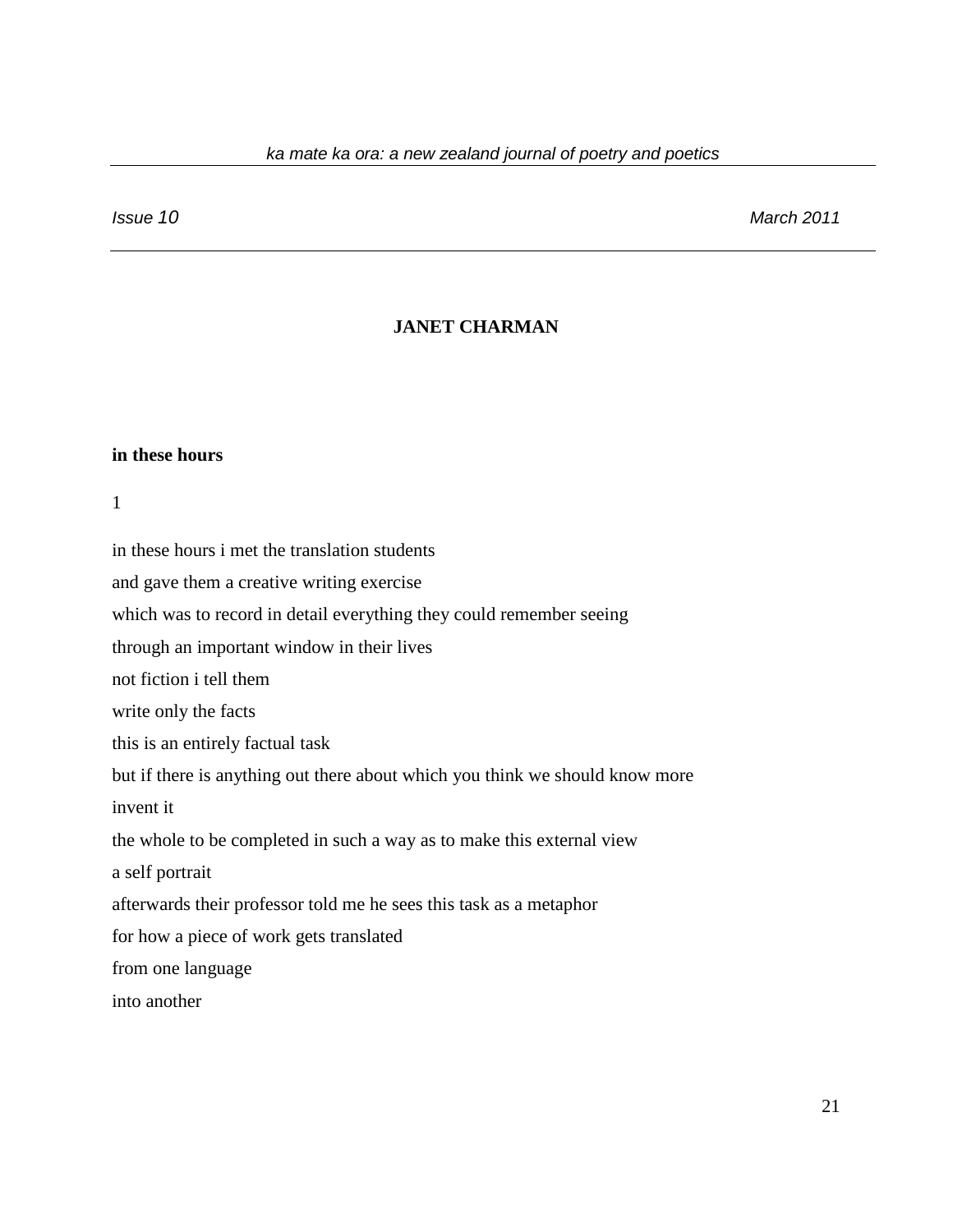2

then a student at the Mainland recital asked why i don't use much in the way of punctuation or capitals was i affected by e.e. cummings? and what made me take up a career as a poet when she put her questions it was well past the finish of my performance i had left the stage and was sitting in the audience hearing my name mentioned i twisted around in my seat to pay attention but the things she wanted to know seemed to go on for such a long time that when i got to my feet and faced the packed room i felt so astonished to be questioned i forgot what she'd asked and had to get her to repeat herself which she did word for word

#### 3

yes e.e. cummings affected me i remember in the fifth form reading 'Buffalo Bill's defunct' and identifying wildly with the lack of capitalism and since the poem said Buffalo Bill was finished that also suggested it could be the right moment for Annie Get Your Pen and what i want to know is how do you like your hazel-eyed girl Mistress Birth? but according to an article i read later in the New Yorker using lower case marks me as a perennial teenager and i see from her critics' notes that Fleur Adcock isn't fussed on it either grounds for instant dismissal that New Yorker writer said something like e.e. cummings' distinctive style equates with the 'cool' kid in dark glasses determined to attract our stares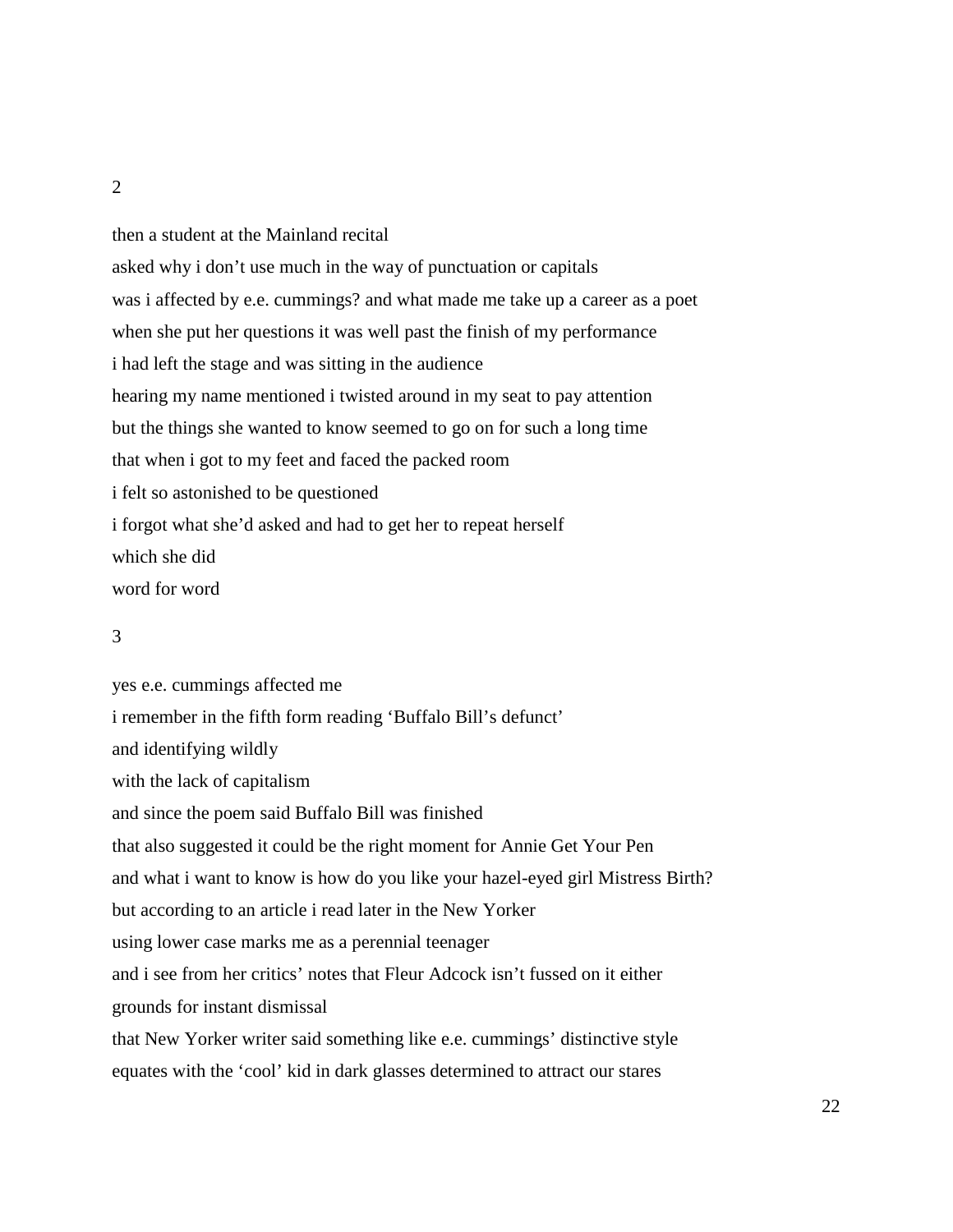without letting us see his eyes a 'look-at-me' display which i would add has a particular jurisdiction in the feminine since however longingly we gaze at her she is bound not to let us in there sluts show up in the spotlight to escape contempt a good woman needs protective gods or power suits preferably both without them i've adopted in visibility to carry my lower case into middle age but i'm no teenager and as i said this i looked around and saw i was the oldest woman in the room was it my imagination? or did those young Mainlanders seeing my body experience a shudder of horror

## 4

so apart from looks at my age i require another reason to carry on the lower case first person pronoun which is that for me it represents ideographically the discontinuous narratives of women's lives menstruation domestic celebration pregnancy child birth and breast feeding story telling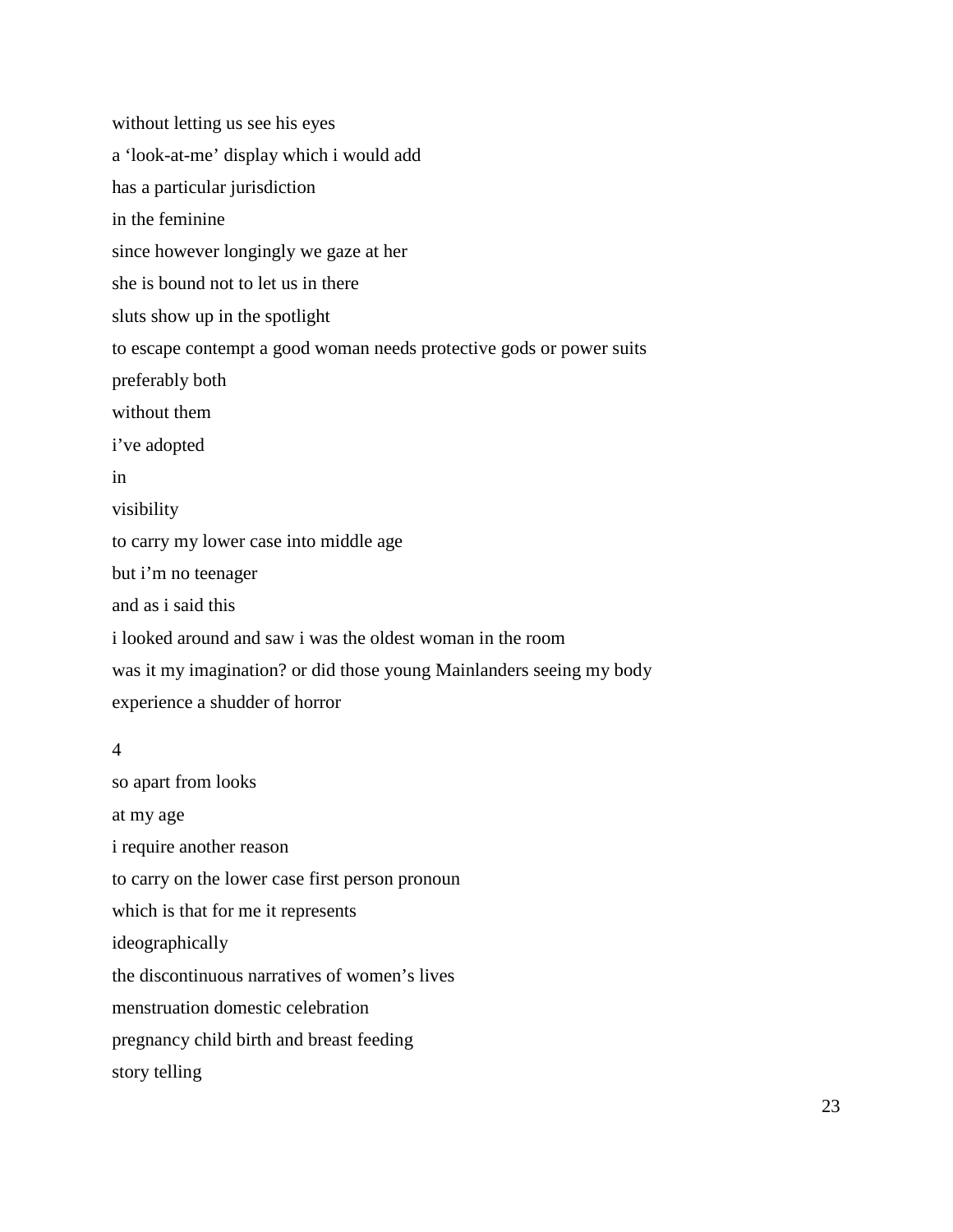getting the shopping and doing the cleaning keeping the fire and finding dinner not forgetting any of those private and public domestics which must be accommodated before anything else is even when beside ourselves and from our mothers we inherit this mantra: me~no~pause but now my daughters are interrupting: 'you never do any bloody cleaning' please excuse me for a moment while we settle a family disagreement

## 5

whereas to my mind the upper case first person reads as the default generic setting of the uninterrupted self as male in patriarchy in relation to which a woman writing must perpetually distinguish herself

## 6

why choose a career as a poet? career? that implies financial reward i have been paid in many jobs but practically speaking despite spending a lot of my adult life writing money only comes intermittently to me from poetry and being invited to this writers' workshop is like winning the lottery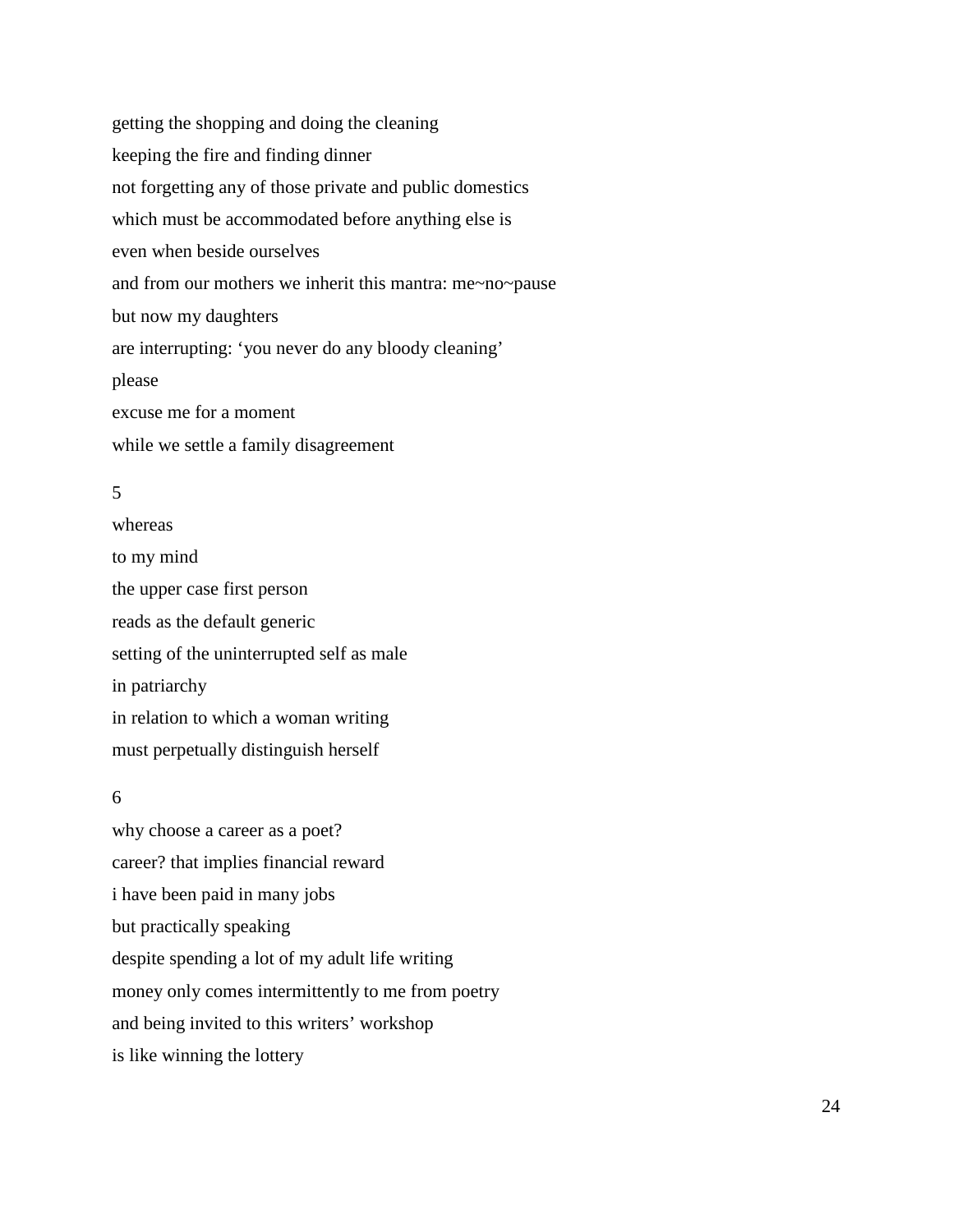even though here i am wearing a poet label the moment your backs are turned it washes off at present it is my partner far away on the other side of the world who supports me then i lifted up my arms and said: 'thanks be to him'

7

why do i write poems? because the novel is harder takes years longer and apart from the Jane Austens among us who can fit writing one in around other things? i take my hat off to these novelists however if i get the gist of a poem noted i can keep it to finish later once i sit down and start typing i'll look up after five minutes and find several hours have passed in the space of a moment which means my work goes on outside time i like that into a world of busynesse my poems come between the dot and the stroke

# 8

then i decided this piece was finished so before i went to prepare dinner i got up from my screen and took a walk on the racecourse where i remembered something else how after i spoke you stood and talked in another one of those languages i haven't learnt